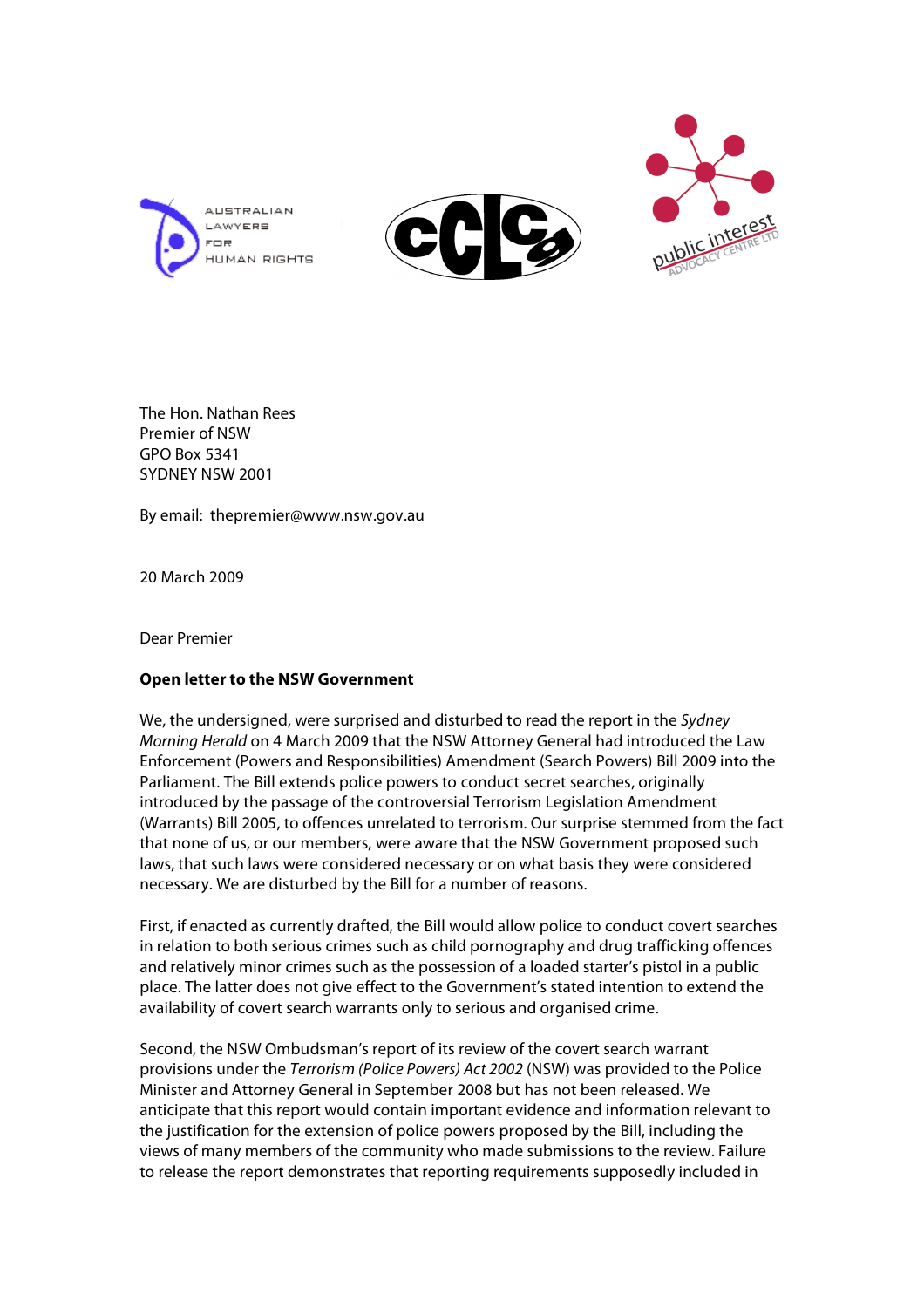legislation as accountability safeguards are meaningless unless they ensure accountability not only to the legislature but also the community as a whole.

Third, while the Government has sought to justify the extension of these extraordinary powers to the police on the basis that they can only be issued by a Supreme Court judge, the Bill requires the Attorney General to "declare" a judge's nomination as an "eligible judge". This selection process by the Attorney General clearly breaches the doctrine of separation of powers and consequently the rule of law.

Fourth, a major concern of lawyers and human rights defenders opposed to the introduction of the Terrorism (Police Powers) Act 2002 (NSW) was the gradual normalisation of extraordinary powers like covert search warrants, which breach a range of human rights, into general policing. With the introduction of the Bill, the reasons for that concern are manifest.

Queensland has extended covert search powers to police for "designated offences", which are limited to homicide and offences against the person for which conviction carries a maximum penalty of life imprisonment, and to "organised crime", which is defined far more narrowly than is proposed in the Bill. In Queensland, a Public Interest Monitor supervises covert search warrant application processes. No Public Interest Monitor exists in NSW to supervise the administration of covert search warrants in this jurisdiction.

It has always been our view that the Terrorism (Police Powers) Act 2002 (NSW) is itself unnecessary and poses a threat to the fundamental human rights of privacy, freedom of speech and freedom of association. Extension of these powers to people not suspected of any crime who happen to live in property adjoining that of a suspect is disproportionate to the purpose that covert search warrants are intended to achieve and is an unjustifiable incursion of rights to privacy. Crimes defined in the Bill as "serious offences" include destruction of property, including one's own, in the course of a "civil disturbance". We do not condone damage caused by events such as the Cronulla riots but recognise that careful consideration must be given to the classification of an offence in relation to which ordinary rights and protections will not apply.

The International Commission of Jurists' report Assessing Damage, Urging Action, is replete with historical and contemporary information about the abuse of police powers and the effect that such abuse has on the rule of law and civil society. That report concludes that there is no justification for anti-terrorism laws introduced globally following 11 September 2001 which breach human rights and finds that such responses to the very real threat of terrorist attack has done much damage to both civil society and the international legal framework, including human rights.

This Bill, and the way that it has been introduced without public consultation and debate and is being pushed rapidly through the Parliament, demonstrates the very real, if not urgent, need for consolidated human rights protection law, for example a charter of rights, in Australia. Such a law would provide a framework which would encourage informed and